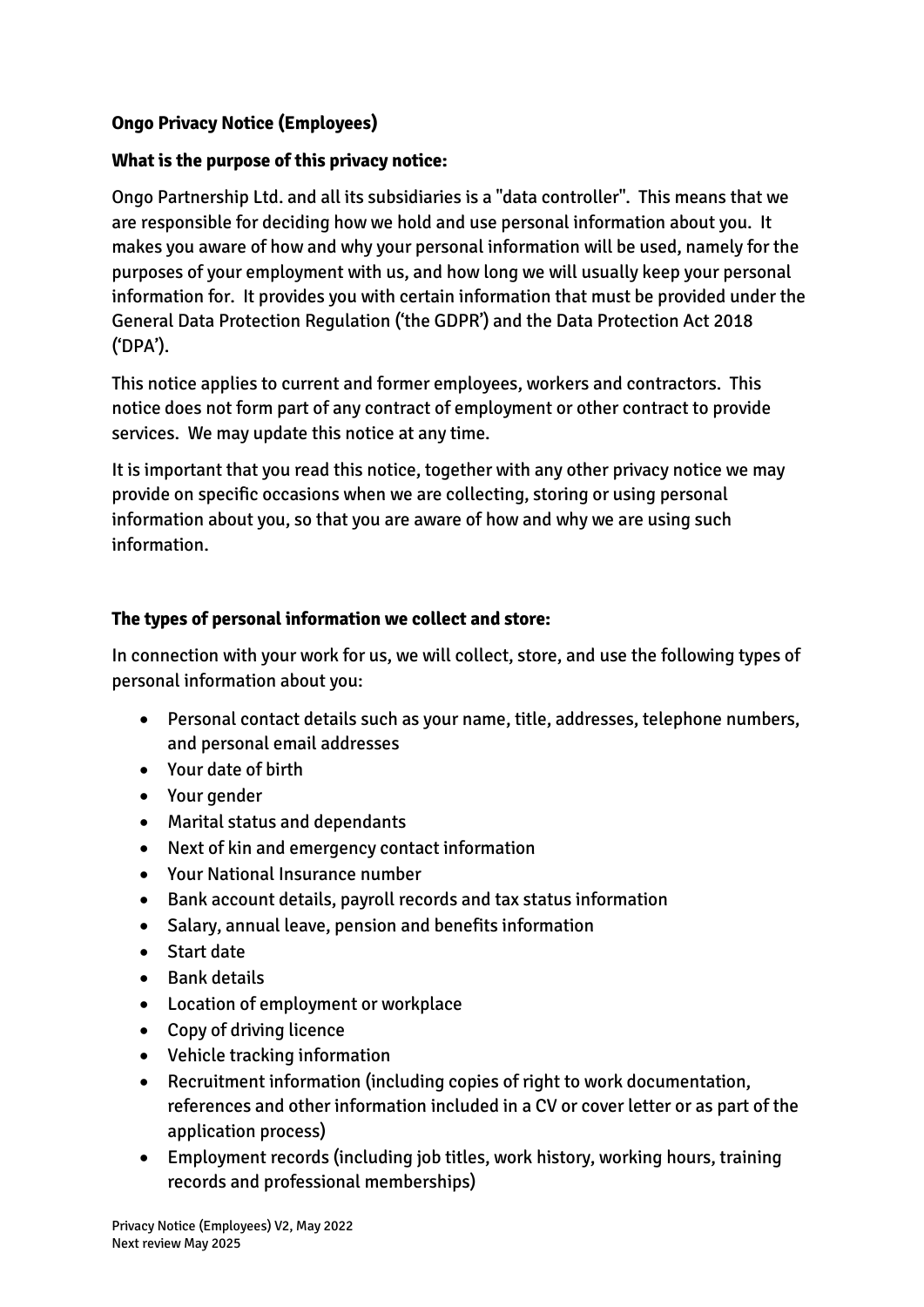- Performance information
- Disciplinary and grievance information
- CCTV footage
- Information about your use of our information and communications systems
- Photographs

We will also collect, store and use the following types "special categories" of more sensitive personal information:

- Information about your race or ethnicity, religious beliefs, sexual orientation, trade union membership and political opinions
- Information about your health, including any medical condition, health, and sickness record
- Information about criminal convictions and offences

#### **How we collect employee information:**

We collect personal information about employees, workers and contactors through the application and recruitment process, either directly from candidates or sometimes from an employment agency or background check provider. We may sometimes collect additional information from third parties including former employers or other background check agencies such as the Disclosure and Barring Service.

We will collect additional personal information in the course of job-related activities throughout the period of you working for us.

#### **How we use employee information:**

We use this personal information to carry out our duties as an employer. This includes:

- Communicating with you
- Paying you and, if you are an employee, deducting tax and National Insurance contributions
- Liaising with your pension provider
- Processing job applications
- Legal, personnel, administration and management purposes
- Performance monitoring
- Quality, monitoring and training purposes
- Monitoring of sick leave and fitness to work
- Monitoring compliance with equal opportunities legislation
- Complying with legal requirements and obligations to third parties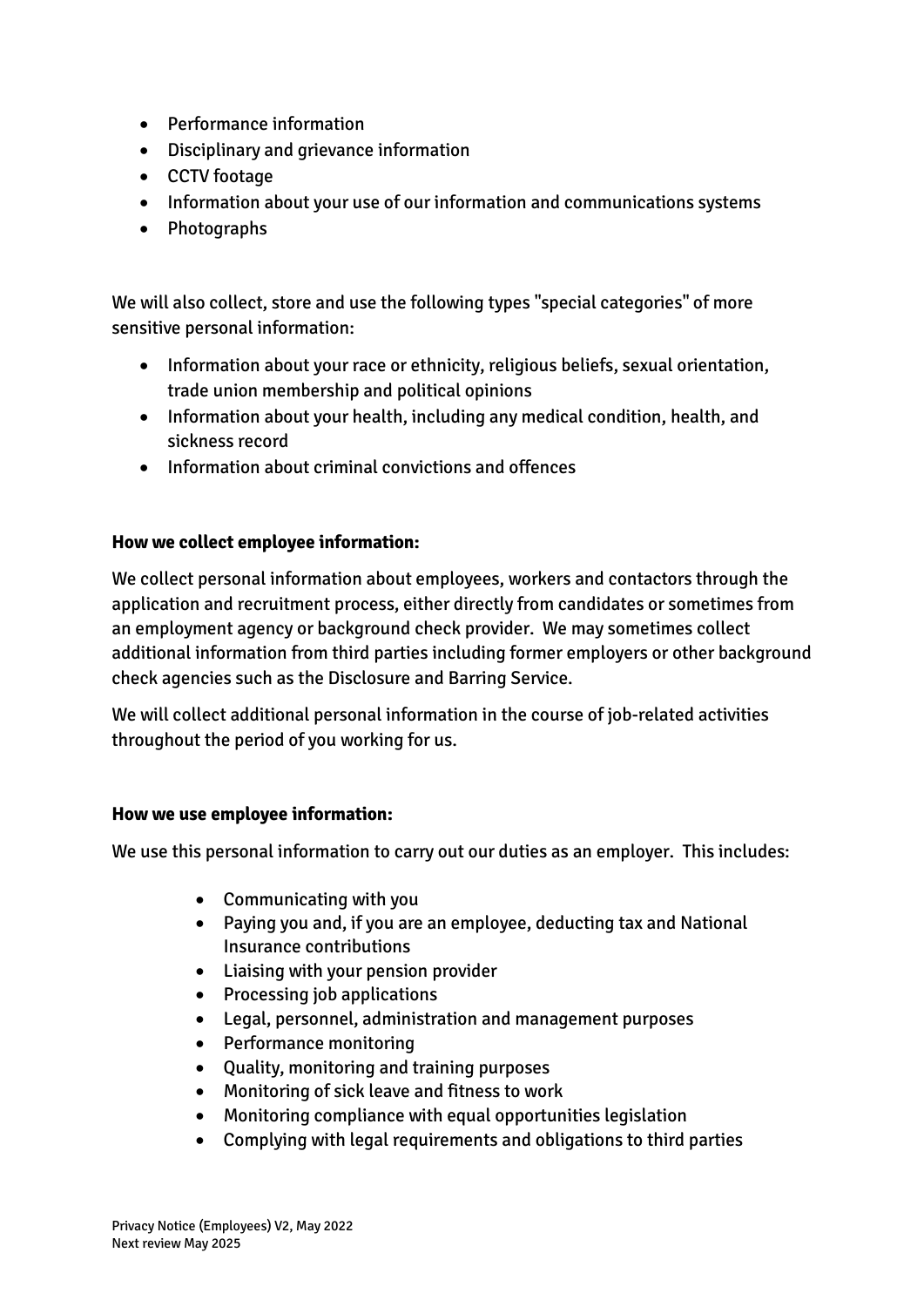- Monitoring your use of our information and communication systems to ensure compliance with our IT policies
- To ensure network and information information security, including preventing unauthorised access to our computer and electronic communications systems and preventing malicious software distribution

The legal basis' we rely on for processing personal information in this way are as follows:

- Consent has been obtained
- Processing is necessary for the performance of a contract
- Processing is necessary for compliance with a legal obligation
- Processing is necessary for our legitimate interests

Failure to provide the personal information requested may result in us being unable to fulfil our obligations to you. For example, if you failed to provide your bank details we would be unable to pay you.

## **Information relating to criminal convictions:**

We may only use information relating to criminal convictions where the law allows us to do so. This will usually be where it is necessary to carry out our obligations and provided we do so in line with our data protection policy and our DBS procedure.

Less commonly, we may use information relating to criminal convictions where it is necessary in relation to legal claims, where it is necessary to protect your interests (or someone else's interests) and you are not capable of giving your consent, or where you have already made the information public.

We envisage that we may need to process information about criminal convictions in some circumstances.

We will only collect information about criminal convictions if it is appropriate given the nature of the role and where we are legally able to do so. Where appropriate, we will collect information about criminal convictions as part of the recruitment process or we may be notified of such information directly by you in the course of you working for us.

## **Workplace monitoring:**

We undertake systematic and occasional workplace monitoring of employees, workers and contractors in order to maintain security, ensure no unlawful acts are carried out and to monitor workplace performance and conduct.

The types of workplace monitoring we undertake include:

- E-mail content and traffic
- Internet use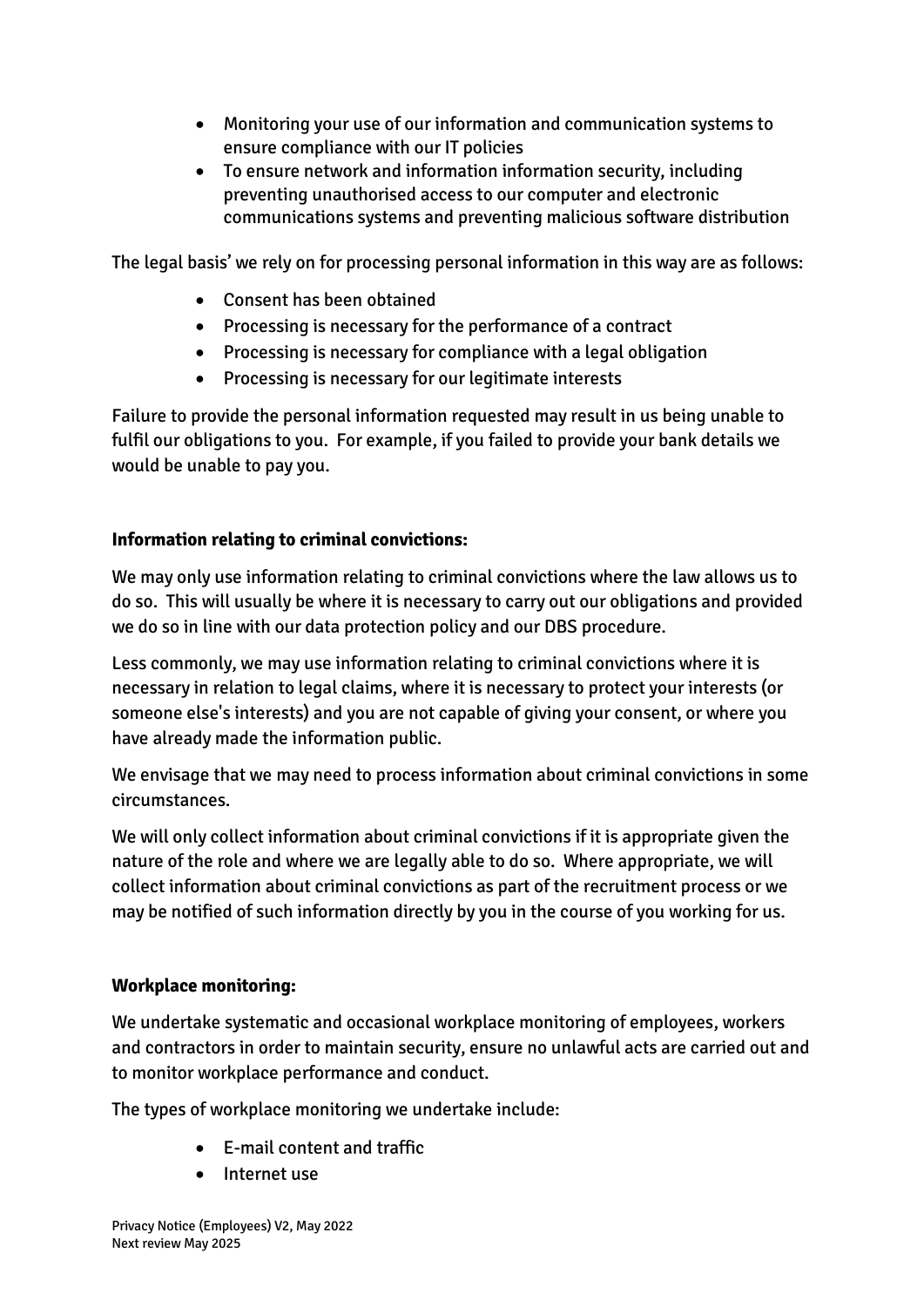- Telephone use
- CCTV

Any personal information obtained as a result of workplace monitoring will be handled in accordance with the GDPR and the DPA, this Privacy Notice and our Data Protection Policy. For further details about acceptable use of workplace equipment please see our ICT Acceptable Use Policy.

## **Automated decision making:**

You will not be subject to decisions that will have a significant impact on you based solely on automated decision-making.

#### **How we share employee information:**

We will not normally share your information with anyone else without your consent. However, there certain circumstances where we will be required to share your information with other organisations and will comply with the GDPR and DPA when disclosing this information. Where it is required or necessary in accordance with the GDPR and the DPA, we may share information with:

- Other members of the Ongo Group
- Family, associates and representatives of the person whose personal data we are processing
- Educators and examining bodies
- Suppliers and service providers
- Financial organisations
- Central government
- Auditors
- Survey and research organisations
- Other housing associations, trusts or local authorities
- Trade unions and associations
- Occupational health
- Counsellors
- Security organisations
- Health and social welfare organisations
- Professional advisers and consultants
- Homes England
- Police forces
- Courts and tribunals
- Professional bodies
- Insurers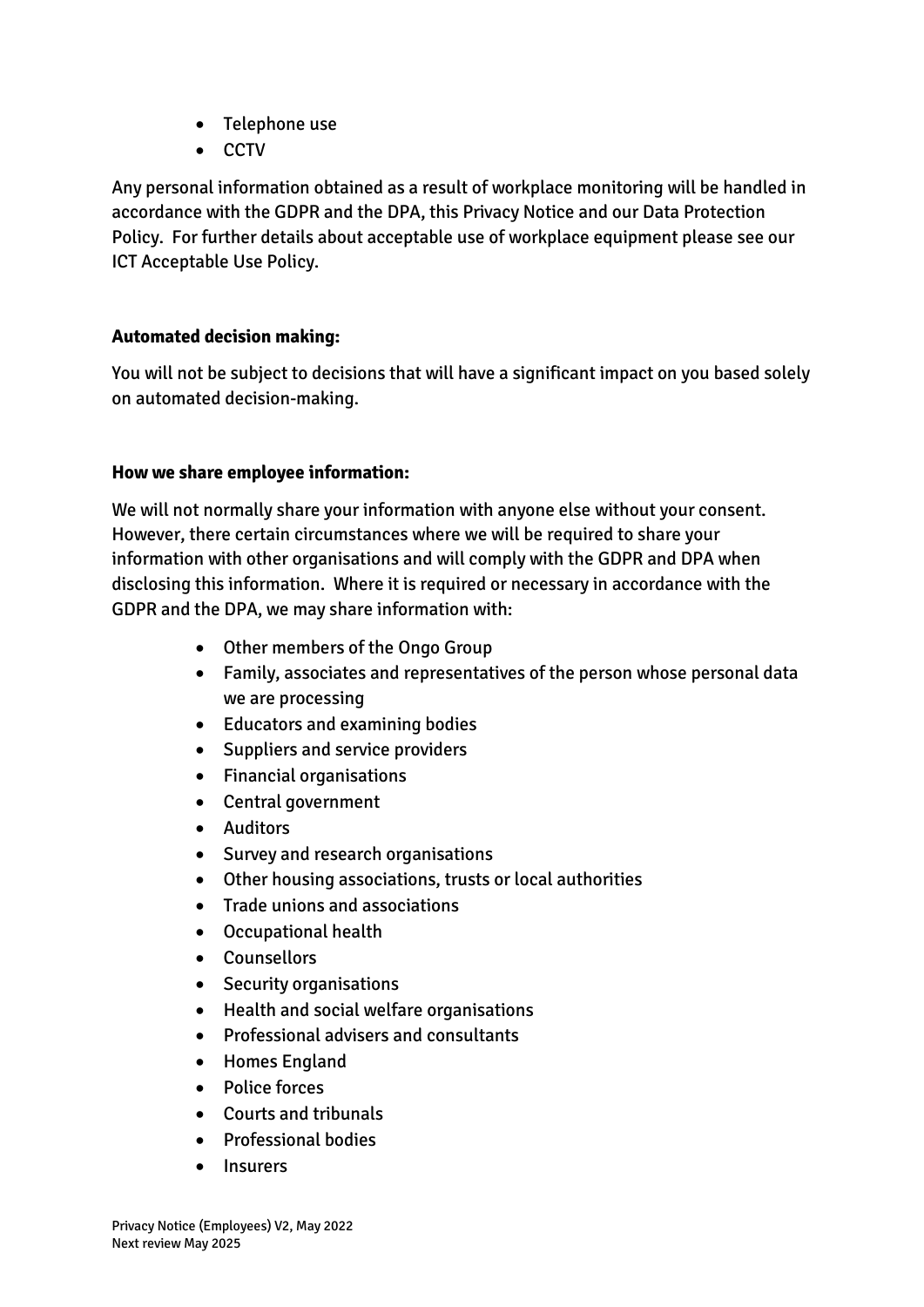• Employment and recruitment agencies

# **How long we keep personal information:**

Once a person has taken up employment with us, we will compile a file relating to their employment. The information contained in this file will be kept secure and will only be used for purposes directly relevant to that person's employment. Once their employment with us has ended, we will retain the file in accordance with the requirements of our Data Retention Policy and then delete it.

A copy of our Data Retention policy which details the retention periods for employee information is available upon request.

## **Your right to access personal information:**

You can find out if we hold any personal information about you by making a 'subject access request' under the GDPR. If we do hold information about you, we will:

- Give you a description of it
- Tell you why we are holding
- Tell you who it has been disclosed to
- Let you have a copy of the information in an intelligible form

You may also have the right for your personal information to be transmitted electronically to another organisation in certain circumstances.

You can request access to the information we hold about you at any time by contacting us (please see contact details section below). Please mark your request for the attention of our Data Protection Officer.

## **Your rights:**

If you believe that any of the personal information we hold about you is incorrect, you have the right to ask us to rectify that information at any time.

You may also have the right, in certain circumstances, to request that we delete your personal information, to block any further processing of your personal information or to object to the processing of your personal information. There are some specific circumstances where these rights do not apply and we can refuse to deal with your request.

If we are processing your personal information based upon your consent (e.g. as part of our marketing or promotional activities or to make a voluntary referral to an external agency), you have the right to withdraw your consent at any time.

If you require any further information about your right to rectification, erasure, restriction of or object to processing or you wish to withdraw your consent please contact us (please see contact details section below).